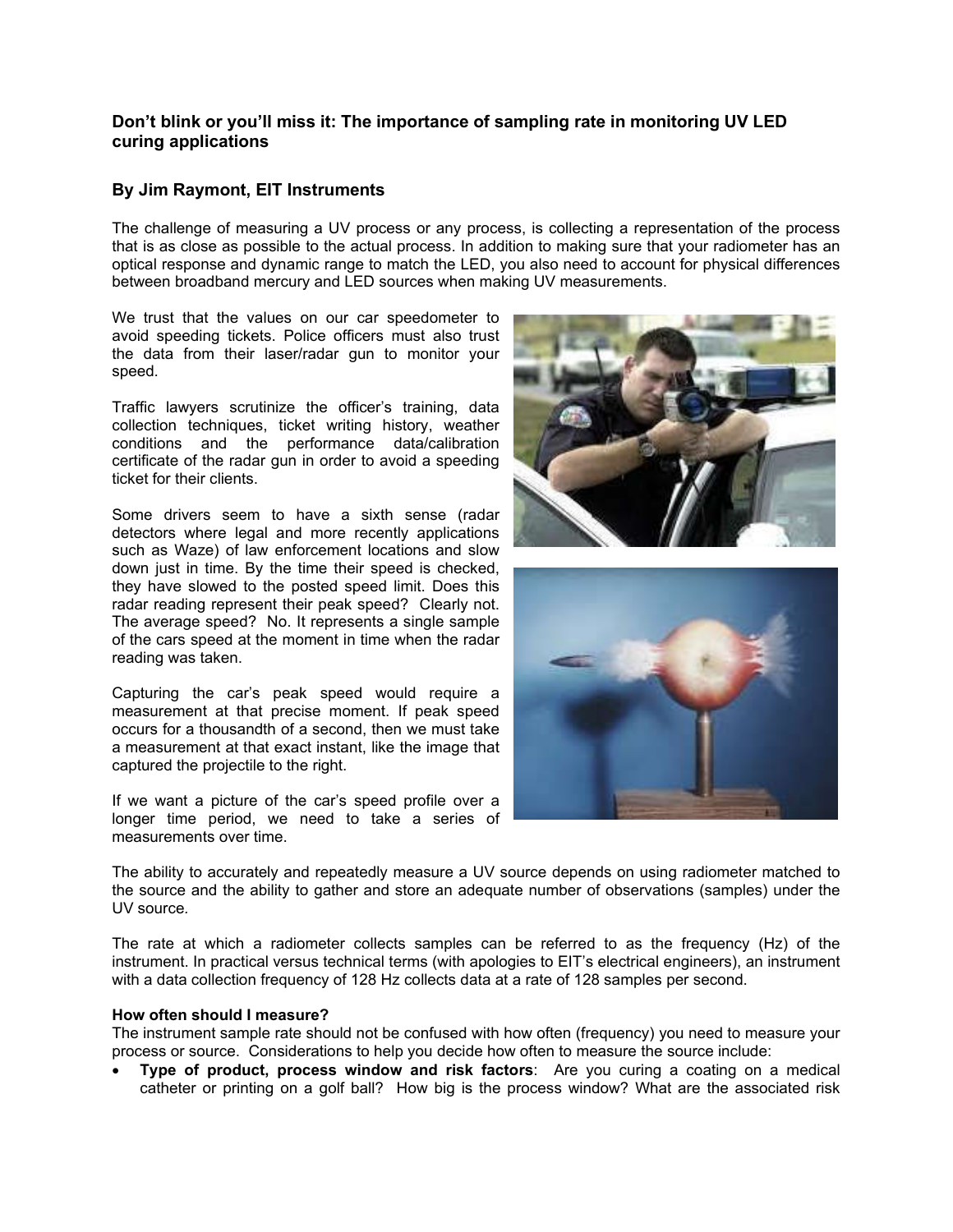factors if you are outside of the process window? What reporting requirements are passed down from your customers?

- **Value of product, line speed and risk tolerance:** In the words of Dirty Harry: "You've got to ask yourself one question: Do I feel lucky? Well, do ya, punk?" Faster line speeds generate more products (good or bad) than a slower line speed. If the UV conditions change between measurements what is your potential exposure? Like an investor or gambler, what is your tolerance for risk?
- **Stability of the UV System/Process:** Err on the side of caution and measure more frequently when you first start out. Get to know and understand the behavior of your system and process. A UV system or process that consistently runs the same usually does not need the same frequency of measurement as one that changes more often. Taking frequent measurements on a stable system and process is less revealing since each measurement no matter when it is taken, should reveal the same value. Audit your system and process for sources of variance. Common mechanical factors include, changes in the UV irradiance due to aging, reflector/quartz window contamination and fluctuations in the power supply, dwell time/conveyor speed or application of cured material to the substrate.
- **Human Error**: How prone is your process to changes made by your operators? Does your line run multiple parts with different curing profiles that need to be "dialed in"? Common process changes include changing applied power settings, repositioning lamps or LED heads and making conveyor speed changes. In some application processes, film thickness may also depend on the skill of the operator and cause unexpected variations.

The interval between physical measurements should be established to minimize undetected changes in the UV conditions. In applications where the conditions can rapidly change and/or high value products are being manufactured, sensors that are permanently installed can be used for continuous monitoring of the relative intensity. Sensors are available for both broadband (mercury) and LED sources.

#### **Instrument Sample Rates**

The peak irradiance of a UV source occurs for only a brief instant. Accurately measuring the peak irradiance (W/cm<sup>2</sup>) requires an adequate number of samples, regardless of whether it is a UV broadband (mercury) or LED source. Precisely capturing this short moment in time requires either extraordinary lucky timing or a high sample rate i.e. very short sampling intervals.



**Figure 1**: The above graph is a good example of sample rate and resolution.

Figure 1 illustrates the differences between a low sample rate and high sample rate. A higher sample rate on the right better captures dynamic changes in the process. Radiometer sample rates of 25 Hz (samples per second) were the state of the art 30 years ago. This sample rate placed a 'speed limit' of +/- 40 feet (or 12 meters) per minute on the radiometer to allow the instrument to gather enough samples to 'catch' the peak irradiance.

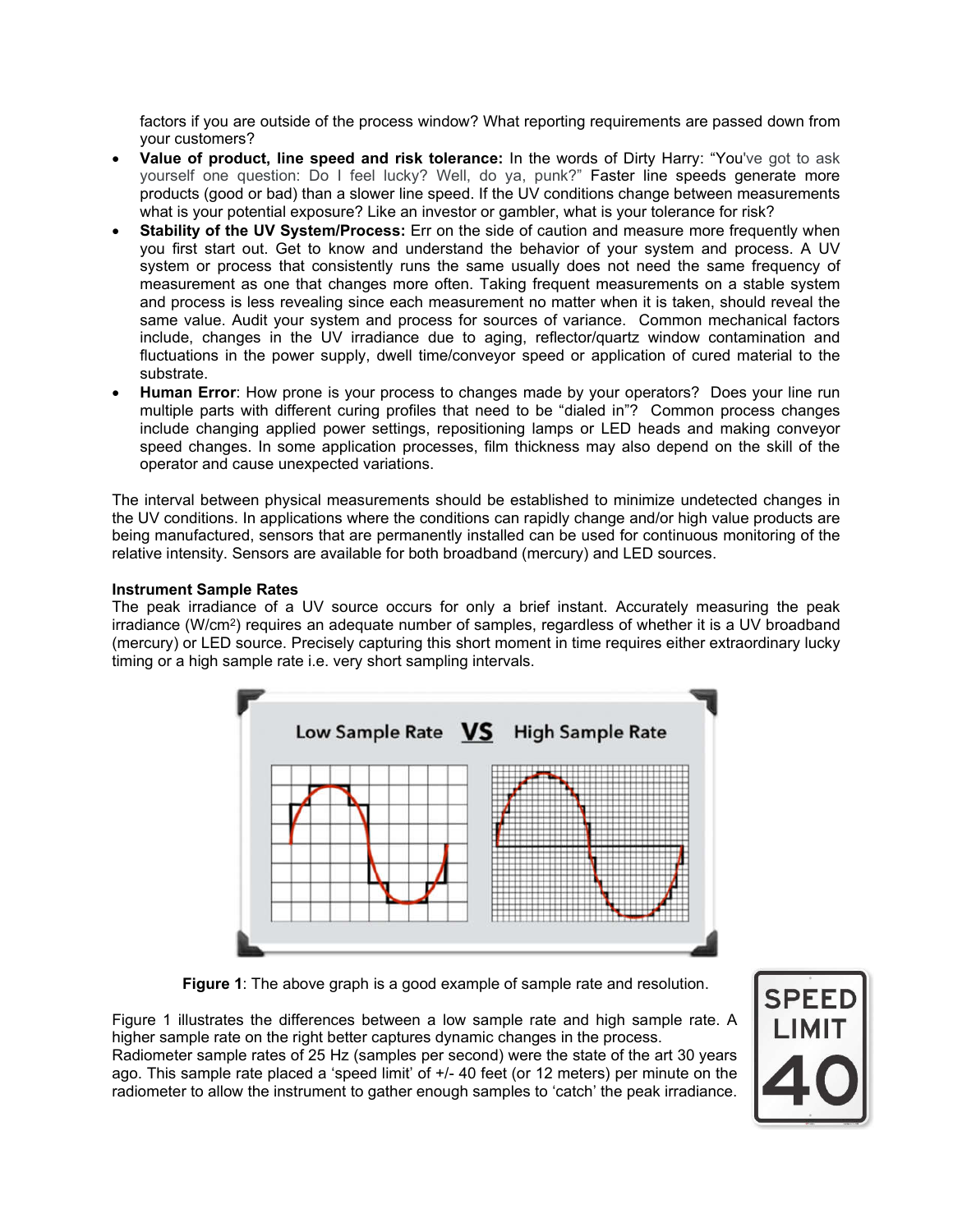Exceeding an instrument's recommended 'speed limit' risked missing the true peak irradiance and could cause wide variations in the peak irradiance value.

Today, some radiometers sample at extremely high rates (e.g., >30,000 Hz), and through the use of electronic/data (not optical) filters, effective (equivalent) sample rates ranging from 128 to 2048 Hz can be set by the user.

Faster sampling rates provide greater resolution, especially as the speeds of some applications (such as digital printer or optical fibers) approach 400+ feet (122 meters) per minute. The ability to collect data at faster productions speeds does not mean it is always practical to do so. Use common sense to place, secure and retrieve a radiometer from the process without causing damage to the equipment, instrument or personnel taking the measurements.

The sample rate of the instrument can impact:

- 1. Reported irradiance value
- 2. Validity of the data collected based on the line speed/source type

#### **Sample Rate Impact on Reported Irradiance Values**

Our brain 'sees' room lights as being either 'on' or 'off'. An instrument or sensor with a very fast sample rate can show Alternating Current (AC) room lights and/or UV systems driven at 50/60 Hz cycling.

**Figures 2 and 3** show data for a single non-focused broadband UV lamp, collected under identical conditions except for the effective sample rate of the radiometer. Only the UVA EIT 320-390 nm band is shown. The X-Axis is time, Y-Axis is UV Irradiance.

The data in **Figure 2** was collected at an effective sample rate of 128 Hz. The peak irradiance is **318.3 mW/cm2**, and the energy density is **139.9 mJ/cm2**. The irradiance values and profile show the average peak or RMS intensity.



**Figure 2**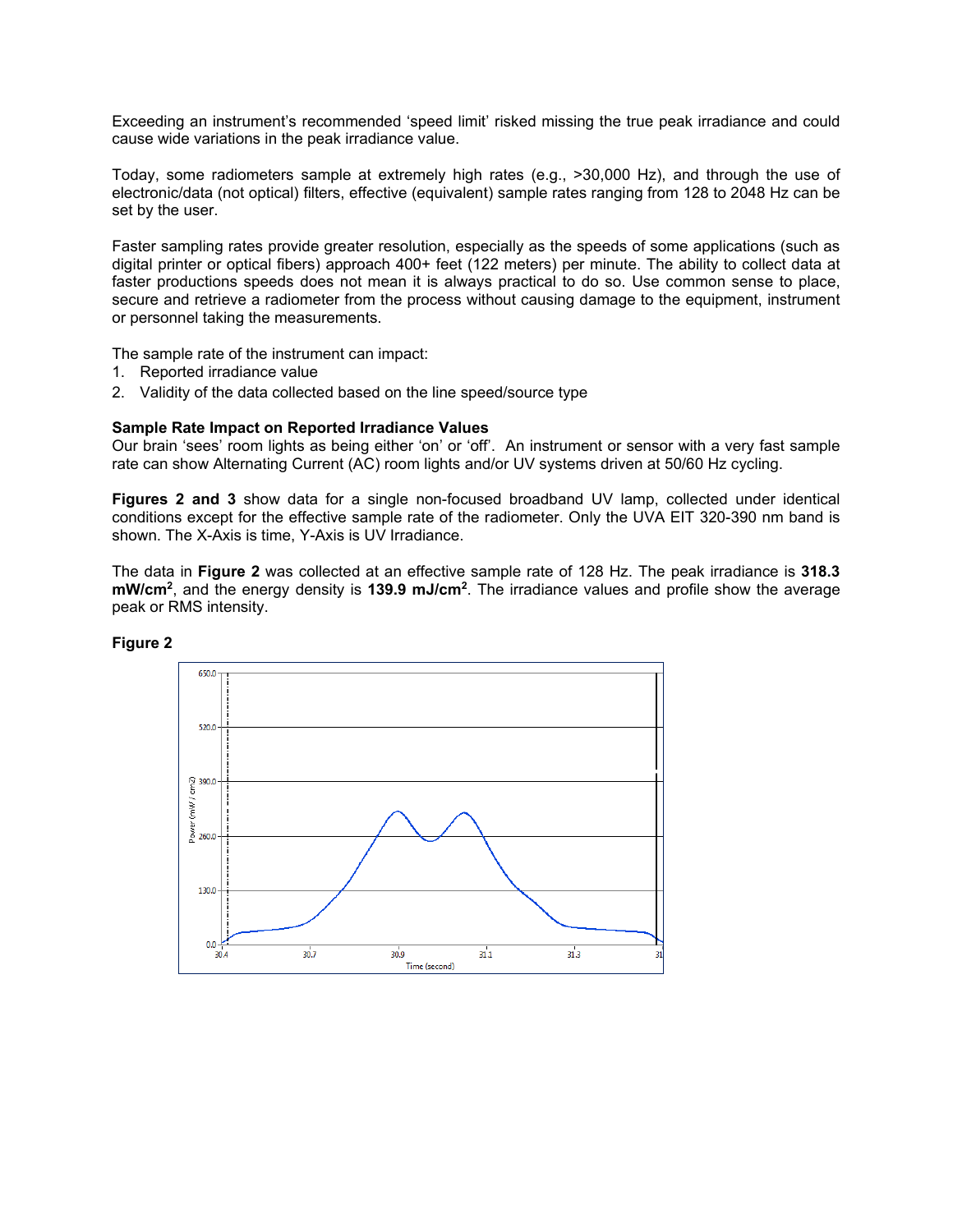The data in **Figure 3** is of the same broadband source measured at an effective sample rate of 2048 Hz.

The peak irradiance in this example is **618.0 mW/cm2** and the total energy density is **139.9 mJ/cm2**. There is a 94% difference in the peak irradiance value while energy density values have remained the same. The irradiance values and profile shown are often referred to as the instant peak.



Zooming in on a 0.30 second portion of **Figure 3** allows you to see in **Figure 4** the lamp irradiance cycling based on the frequency (50 or 60 Hz) of the alternating current (AC). **Note:** This AC ripple normally occurs at twice the line frequency (100 or 120 Hz) in most power supplies.

#### **Figure 4**



**Figure 5** combines two irradiance profiles of another lamp at effective sample rates of 128 Hz and 2048 Hz.

- The time on the X-Axis is approximately 0.026 seconds
- The blue irradiance profile with a peak of 618 mW/cm<sup>2</sup> shows data collected at 2,048 Hz
- The red irradiance profile with a peak of 329 mW/cm2 shows data collected at 128 Hz

# **Figure 3**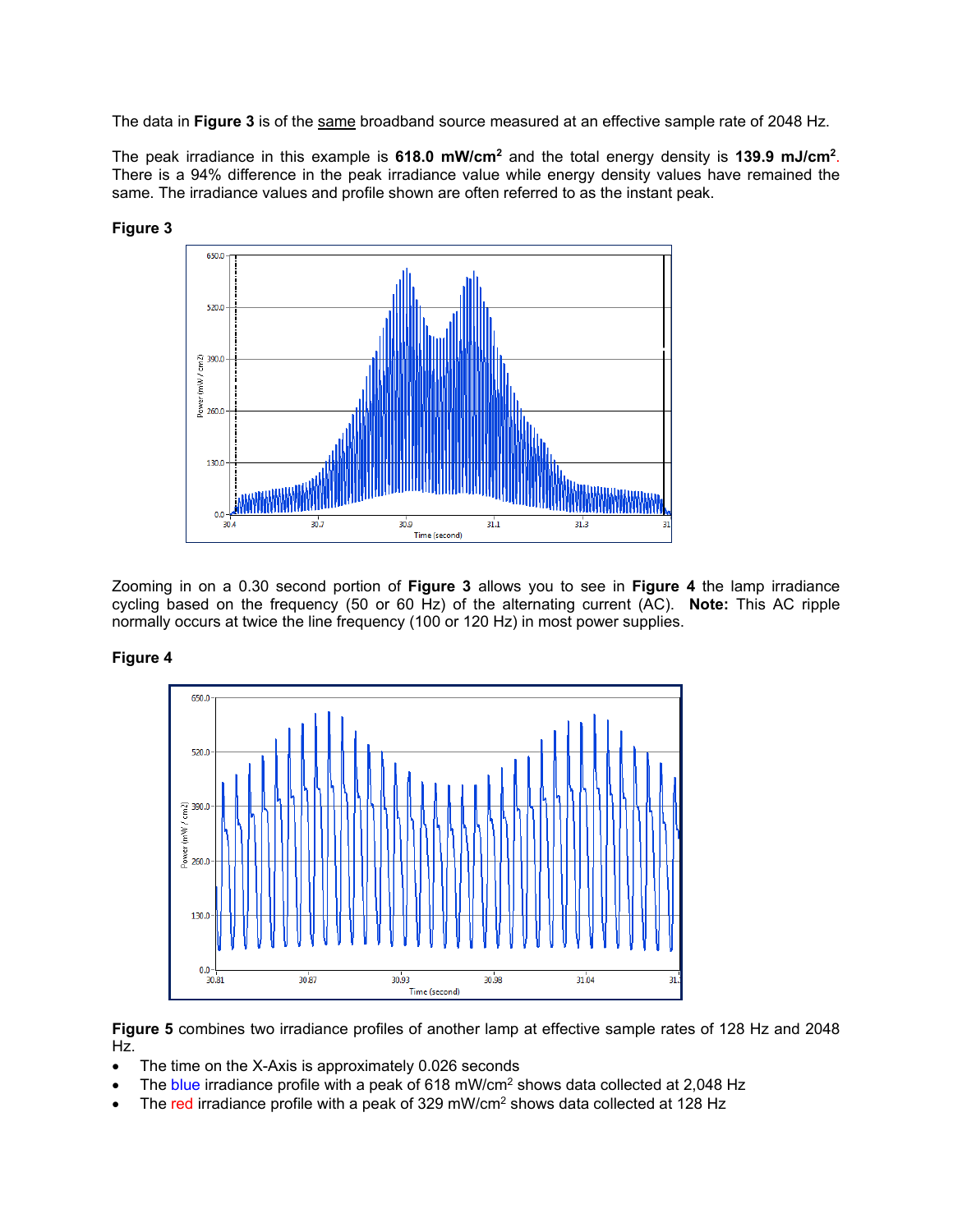- Energy Density values are the same
- Both irradiance values are correct, based on the how the UV was sampled and is reported



Note: The shape of an irradiance profile collected on a high frequency AC power supply and/or DC power supply (LEDs) at high sample rates will vary. In general it does not show the cycling as shown above with only a slight ripple effect.

It is best to be state the sample rate that the irradiance values were collected.

## **Validity of the Data Collected Based on Line Speed and Instrument Sample Rate**





Accurate, repeatable radiometric measurements require being able to collect an adequate number of samples.

## **Broadband Mercury Sources**

With a broadband focused UV system, a radiometer collects samples when it is under the reflector and bulb. The peak irradiance area corresponds to the bulb diameter; typically 0.35-1.02" (9-26 mm). The overall distance from one side of the reflector to the other will vary based on the design of the lamp housing and reflector.

Figure 6 shows the peak irradiance area which corresponds to the diameter of the bulb in red. The UV collected under the reflector is also shown.

# **Figure 5**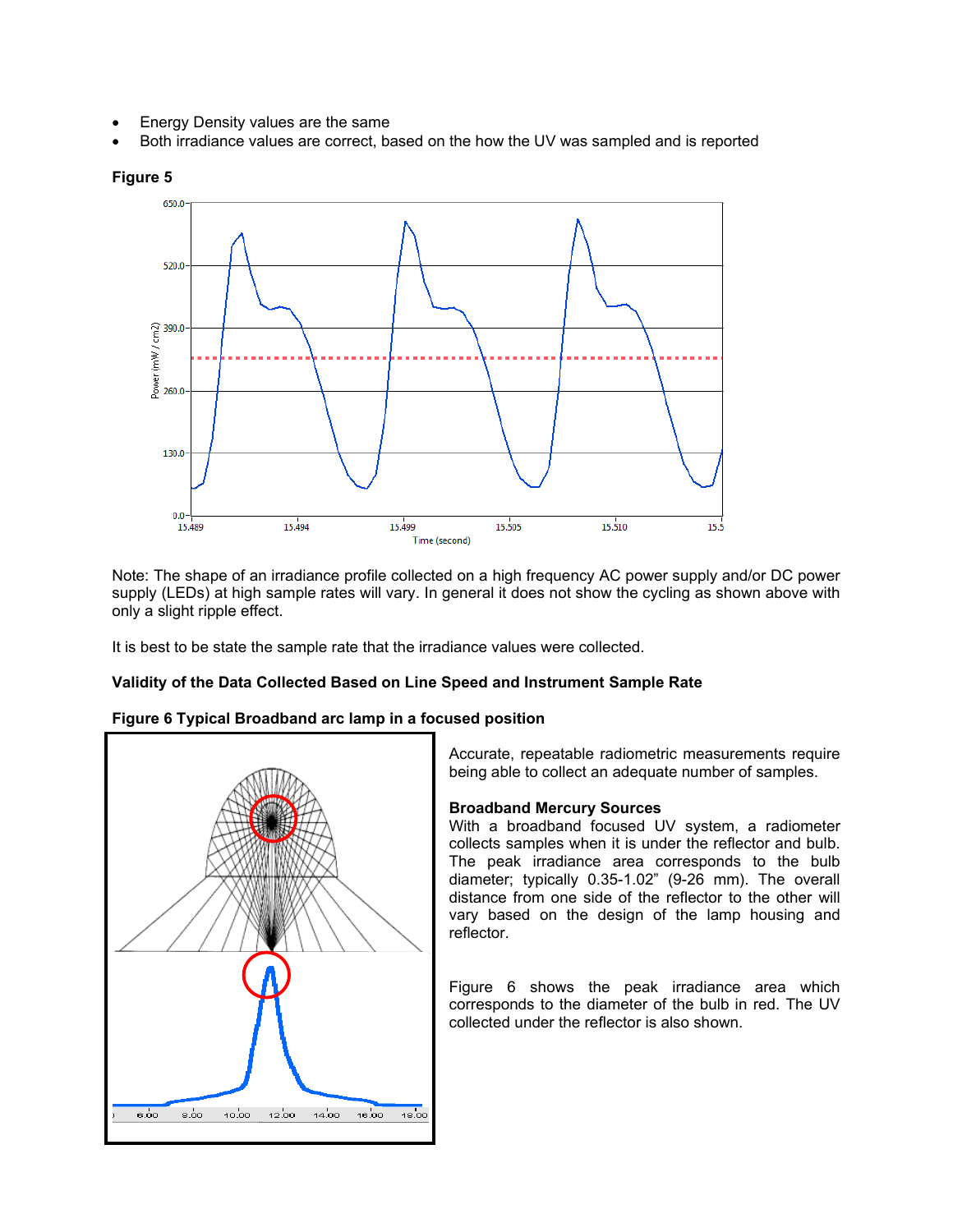Table 1 estimates the number of samples that a radiometer would 'see' at different sample rates and line speeds for a broadband lamp with a 0.75" diameter bulb and a 6" reflector width.

| <b>Line Speed</b><br>(Feet per<br>Minute) | <b>Instrument</b><br><b>Sample</b><br>Rate (Hz) | <b>Estimated Number of Samples</b><br>collected under the Reflector<br>Used to help calculate<br>Joules/cm <sup>2</sup> | <b>Estimated Number of Samples</b><br>collected under the Peak<br>Used to determine the<br>Watts/ $cm2$ |
|-------------------------------------------|-------------------------------------------------|-------------------------------------------------------------------------------------------------------------------------|---------------------------------------------------------------------------------------------------------|
| 25                                        | 128                                             | 154                                                                                                                     | 19                                                                                                      |
| 50                                        | 128                                             | 77                                                                                                                      | 9.6                                                                                                     |
| 100                                       | 128                                             | 38                                                                                                                      | 4.8                                                                                                     |
| 200                                       | 128                                             | 19                                                                                                                      | 2.4                                                                                                     |
| 400                                       | 128                                             | 9.6                                                                                                                     | 1.2                                                                                                     |
|                                           |                                                 |                                                                                                                         |                                                                                                         |
| 25                                        | 2048                                            | 2458                                                                                                                    | 307                                                                                                     |
| 50                                        | 2048                                            | 1229                                                                                                                    | 154                                                                                                     |
| 100                                       | 2048                                            | 614                                                                                                                     | 77                                                                                                      |
| 200                                       | 2048                                            | 307                                                                                                                     | 38                                                                                                      |
| 400                                       | 2048                                            | 154                                                                                                                     | 19                                                                                                      |

**Table 1: Values based on a broadband mercury bulb, 0.75" diameter and 6" reflector** 

With a sample rate of 128 Hz, line speeds above 100 feet per minute may start to show variation in the data because of the sample rate. With a sample rate of 2048 Hz, the number of data points is not an issue. The actual number of samples collected will depend on your bulb/reflector and instrument sample rate.

In the example illustrated in Table 1, peak irradiance samples can be relied upon at high sample rates (like 2,048 Hz) since at least 19 samples are collected even at the fastest (400 FPM) production speed. However, if using an instrument with a lower sample rate (e.g., 128 HZ) only 1.2 samples are collected under the peak. Clearly this means you are rolling the dice at fast production speeds.

#### **LED Sources**

The UV output area on an LED is generally smaller than the corresponding output area on a broadband source. In general, LEDs do not utilize reflectors. Common widths of the active "LED chip" area for LED sources can vary between 0.4-2.0" (10-50 mm) based on the LED type and application.

## **Figure 7 Typical LED Source (Photo courtesy of Excelitas)**



Active LED area with collection of data in a 0.4" to 2.0" (10-50 mm total)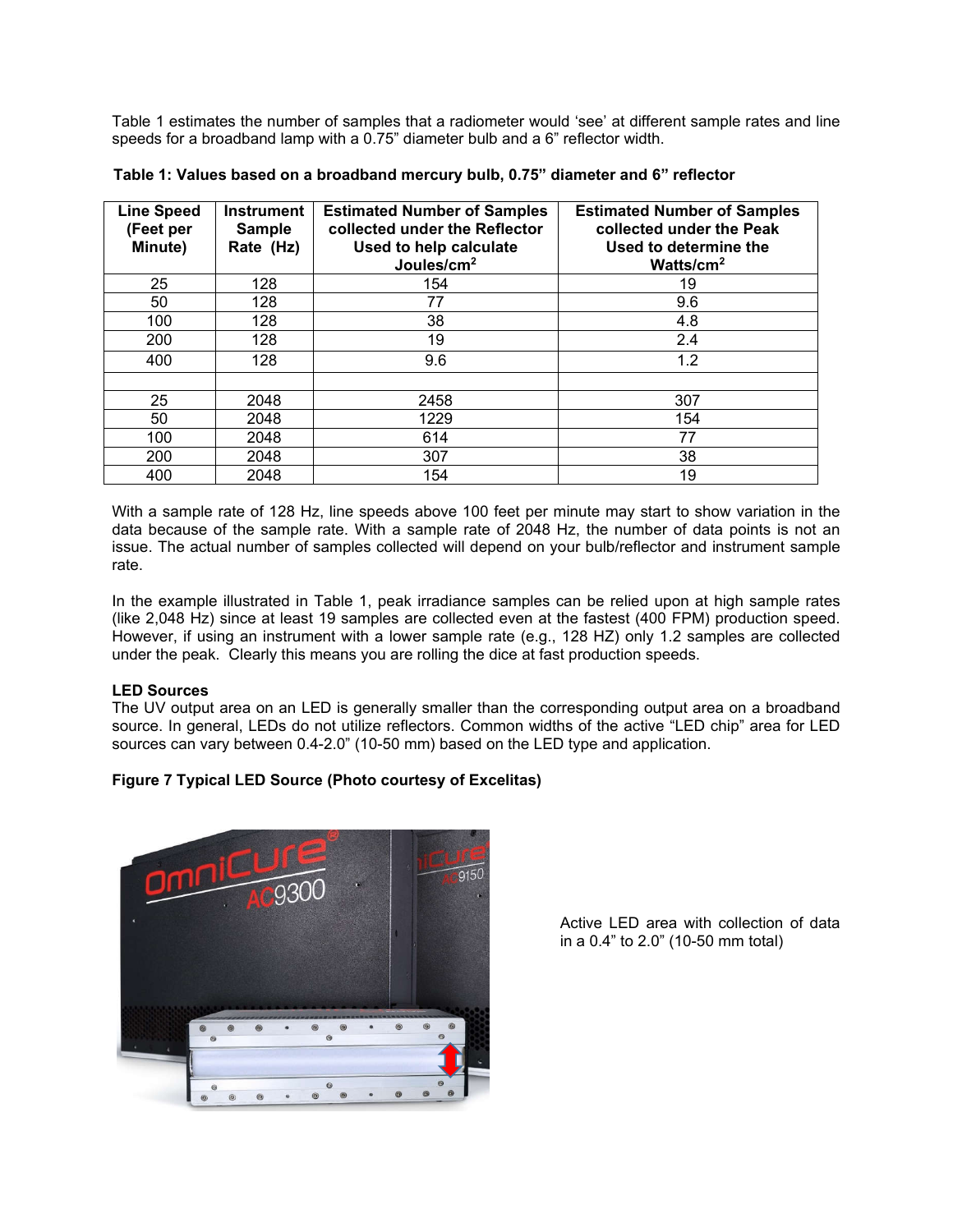Consequently, the "window" or area to collect radiometric data with an LED is much smaller compared to most broadband sources. Most LED's do not have a large area of reflected UV energy.

Table 2 estimates the number of samples that a radiometer would 'see' at different samples rates and lines speeds for a LED with a 1" (25 mm) quartz window.

| <b>Line Speed</b><br>(Feet per Minute) | <b>Instrument Sample Rate</b><br>(Hz) | <b>Estimated Number of</b><br>Samples collected under the<br><b>LED</b> |
|----------------------------------------|---------------------------------------|-------------------------------------------------------------------------|
| 25                                     | 128                                   | 25.6                                                                    |
| 50                                     | 128                                   | 12.8                                                                    |
| 100                                    | 128                                   | 6.4                                                                     |
| 200                                    | 128                                   | 3.2                                                                     |
| 400                                    | 128                                   | 1.6                                                                     |
|                                        |                                       |                                                                         |
| 25                                     | 2048                                  | 410                                                                     |
| 50                                     | 2048                                  | 205                                                                     |
| 100                                    | 2048                                  | 102                                                                     |
| 200                                    | 2048                                  | 51                                                                      |
| 400                                    | 2048                                  | 25.6                                                                    |

**Table 2: Values based on a LED window of 1" or approximately 25.4 mm**

Similar to the discussion of Table 1, at fast sample rates, reliable peak irradiance measurements can be obtained across a wide range of process speeds. However, with a lower sample rate of 128 Hz, line speeds above 50 feet per minute could start to show variation in the data because of the sample rate.

Check with the manufacturer of your radiometer to see if the sample rate can be adjusted.

If your sample rate cannot be adjusted, can you collect the data at slower speeds?

#### **Figure 8 Adjusting the instrument's sample rate**



Some radiometers provide the user with a means of adjusting the sampling rate. For example, the EIT LEDCure<sup>®</sup> can be adjusted to an effective sample rate of 128 Hz in "Profiler" mode (shown in Figure 8) or 2048 Hz in "Smooth Off" mode".

The irradiance data shown on the display will be the highest of any of the LEDs the instruments passes under.

The energy density data shown on the display will be the sum of all LEDs the instrument passes under.

## **Figure 9 LEDCure Instrument Display**



The display to the right shows that the radiometer passed under two LED sources. The highest measured irradiance value from either LED is 2.02 W/cm2

The total energy density of  $2.78$  J/cm<sup>2</sup> is a combination of both LEDs-in this case LED one plus LED two.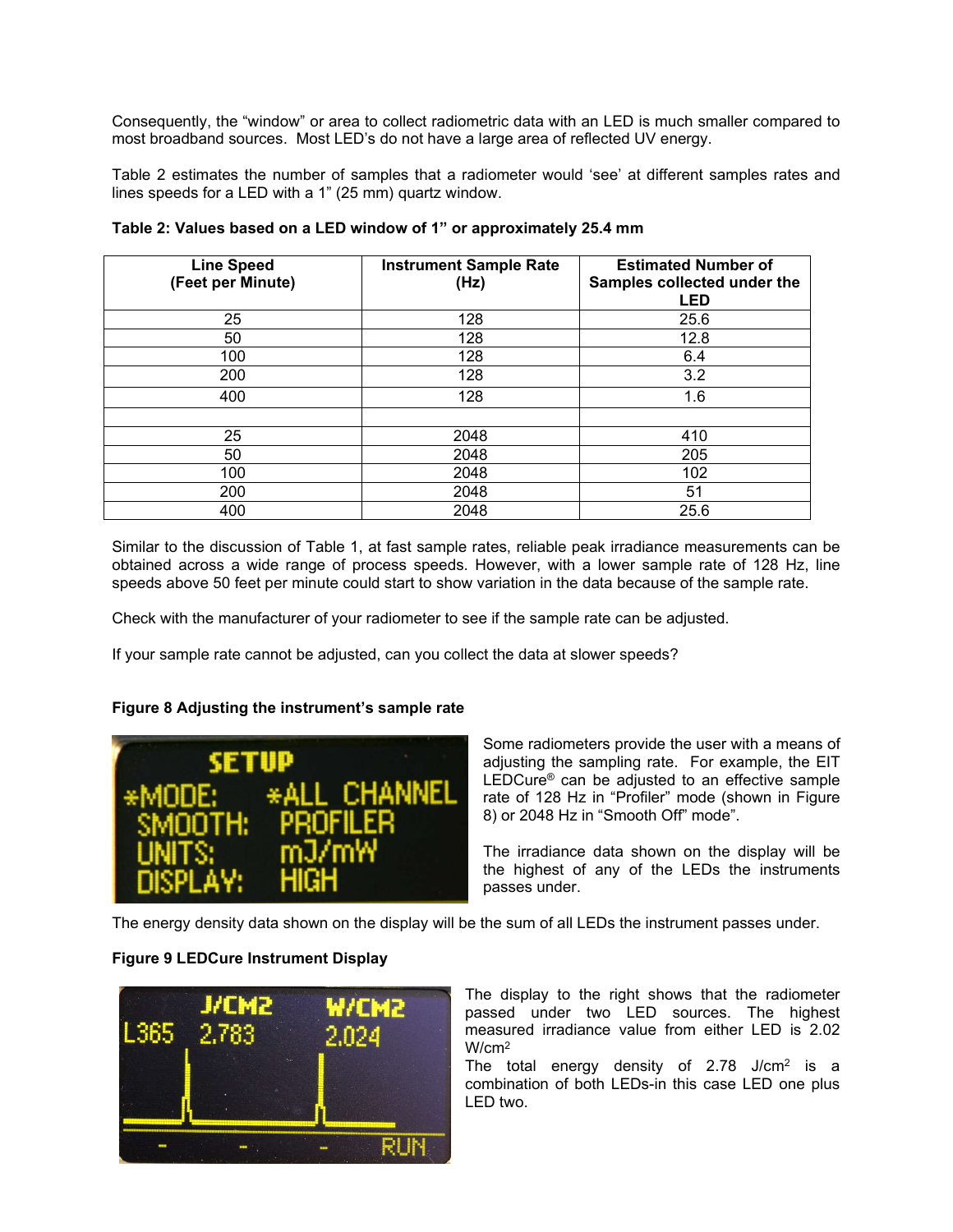In this illustrative example, while the sample rate can be adjusted between 128 Hz and 2048 Hz., the irradiance profile transferred to a computer with the LEDCure is fixed at 128 Hz.

A common application for LEDs is for curing inks in digital printing. Digital printers utilizing LEDs continue to evolve to run at faster speeds. Most digital printers utilize two LEDs, one on either side of the print head. In addition to the print head moving back and forth, the print bed may also move. It is not practical to measure a single pass and sometimes it is important to analyze the pattern of the irradiance including the irradiance profile from each LED.

For such high-speed applications, an instrument with a fast sample rate is required. A device like the LEDMAP™ shown in Figure 10 was developed to provide the correct LED optical response in addition to having a user adjustable sample rate that can exceed 2048 Hz. With a small enough physical profile that it can be secured to the bed of the printer.

## **Figure 10: EIT LEDMAP**



Figure 11 shows data collected from a two-lamp LED system at a speed of approximately 400 feet per minute. Time is on the X-Axis and UV irradiance on the Y-Axis.

Figure 11 below shows 34 individual peaks collected over a 30 second (time between the cursors) interval. The sample rate was 2130.5 Hz.



**Figure 11: LED Printer with data collected over a 30 second interval.** 

There is enough resolution to look at a single pass as shown in Figure 12.